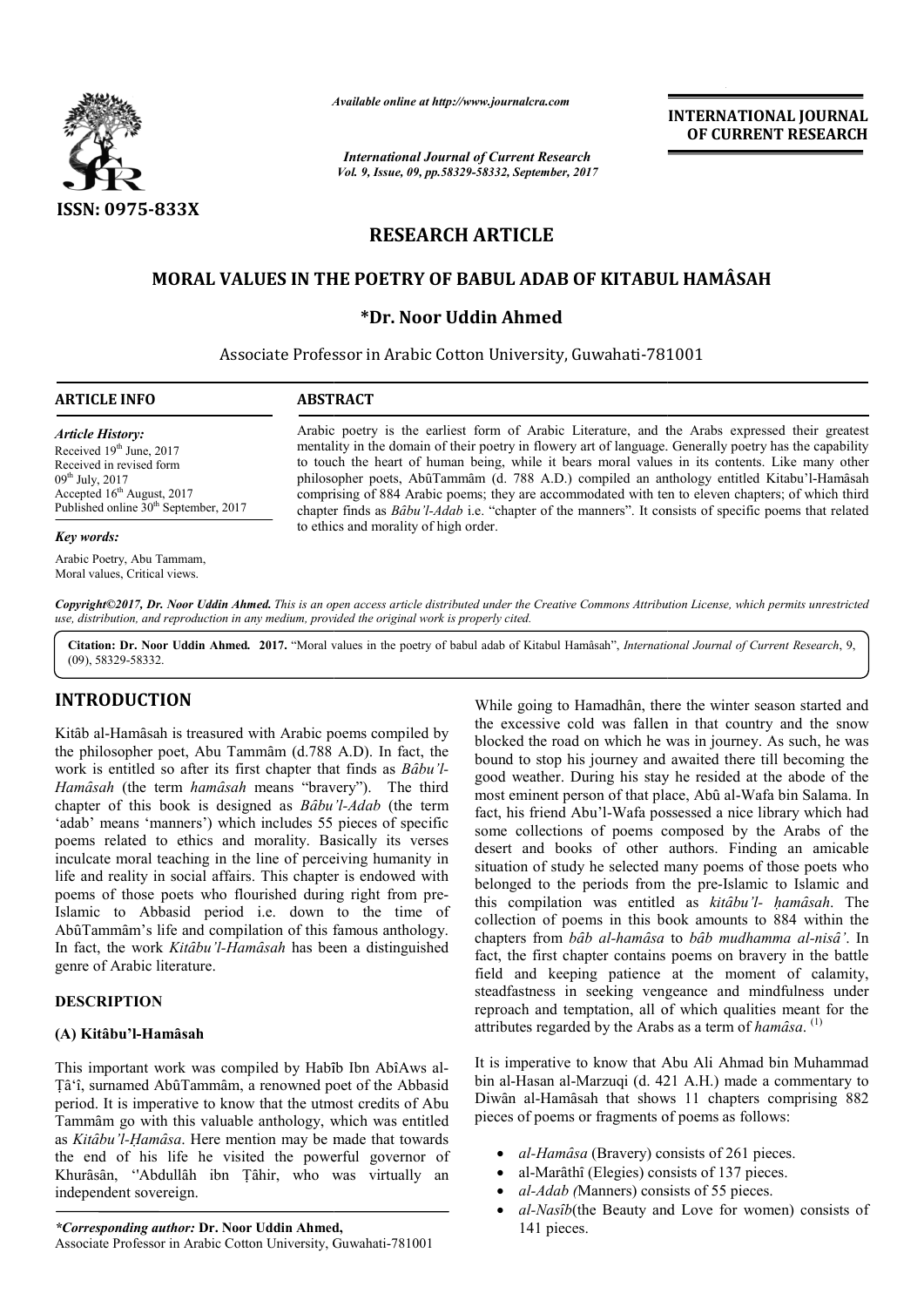- *al-Hijâ'* (Satires) consists of 80 pieces.
- *al-Aḍyȃf*(Hospitality) consists of 110 pieces.
- *al-Madih*(Panegyric) consists of 32 pieces.
- al-Sifãt (Miscellaneous Descriptions) consists of 3 pieces only.
- *al-Sairwa'l- Nu'ȃs* (Journey and Drowsiness) consists of 9 pieces.
- *al-Mulah*(Pleasantries) consists of 35 pieces.
- *Madhamma al-nisa* (Vituperation of Women) consists of 19 pieces. (2)

Here it is imperative to know that the first chapter of this book entitled al-Hamâsah is the longest one as per its volume and number of poems; secondly the first and the second chapters (i.e. al-Hamâsah & al-Marâthî) together find more than half of this bulk work. The poems are mostly selected from fragments of longer poems, but a considerable number are probably of entire compositions. They are taken from the works of Arab poets of all periods down to the time of AbûTammâm's life (the latest ascertainable date being A.D. 832), but chiefly of the poets belonged to pre-Islamic period and those of the early days of al-Islam (*Mukhadrimûn*) including the poets who flourished during the reigns of the Umayyad caliphs, A.D. 660- 749 and not more than sixteen fragments from the Abbasid period.<sup>(3)</sup>

#### **A Brief Biography of AbȗTammȃm:**

Habîb Ibn AbîAws, al-Țâ'î, surnamed AbûTammâm (804 – 846 A.D.) was born at a village Jâsim by name, one of the circles of Damascus. His father left for Damascus where he was engaged in the profession of weaving works, and AbûTammâm also helped in the service of his father. At his youthful age he went to Egypt and served in the employment of supplying water for the *'Amar Mosque* and the scholars thereof. Alongside, there he started getting poetry by heart; and followed other poets as well. In fact, he became excellent in the art of poetry with a mastery of high order. It has been observed that no one of his contemporaries could compete with the excellence of his poetic art; furthermore, his poetry was exhibited in the markets of literature around the country. He left Egypt for the houses of nobles and sought gracious patronage. In fact, the persons who loved literature and the poems of eulogy were especially found to accept him; he could earn *dirhems* with poeticism in life at the larger scale in comparison to others. By dint of his commendable character in poeticism, he made connection with Ahmadibn al-Mu'tasim and eulogized him. For which he was awarded the job to run the postal department at Mosul. In fact, he ran it for two years long; again he switched over to his earlier job of service that continued to his age of forty years. Physically AbûTammâm was a tall figure man and body of brown colour. Temperamentally he was eloquent in speech, and intelligent in nature, keeping presence of mind and strong memory. He kept 14000 poems of *razaj*metre in memory except *qasȋdas* and fragments. (4)

#### **Landmarks of Arabic Poetry**

It is aware of the fact that primarily the transmission of Arabic poetry was the only medium to preserve it. As culture thrived with the poetical aspects, it had a great role in the pre-Islamic and following before Abbasids, of which status may be compared in the society similar to today's free press; the poets were not only the leader of the clan but also the writers, journalists and chroniclers. Their poems were the testimonies of their fine art, culture, traditions and ethos. That was the divine when the Arabs really enjoyed the real freedom of expression. In such a climate of free expression, it was acceptable for poets to discuss the society's current affairs and express their free opinions. In fact, Pre-Islamic period had been above all poetry of the desert, deeply stamped with characteristics imposed on it by the special condition of the Bedouin life.

The Arab poet was not only a narrator alone but a master of brevity, a magician of the rhyme and words. His transmitter (*rawî*) would act as a commentator to supply detail and the necessary background. Often a transmitter would himself be a poet, and in turn also have someone to transmit his own verses. Hence, Pre-Islamic poetry was transmitted and preserved orally until the latter part of the seventh century A.D. When the Arab scholars undertook a large effort to collect and record verses and shorter compositions that had survived in the memories of professional reciters.  $(5)$  It must be admitted that poetry was seriously taken to composition and generally exhibited in the literary assembly of Ukaz market during the season of pilgrimage, for which an arbiter was set up among the poets and a tent of red lather was pitched for him for this purpose. Here attention may be made that al-Nȃbighah al-Dhubyanî was one of the last of such arbiters. The poetry which won the favour of the arbiters at 'Ukaz' during the season of pilgrimage was entrusted to Quraysh for safekeeping. Thus, one poem was recited by 'Alqamah bin Abada of Tamîm to a man of Quraysh in praise of Ghassanid king al-Harith and that they admired it and said to him "This is the necklace (sini) of all times." <sup>(6)</sup> Some highly celebrated poems were hung on the *Ka'bah* in honour of their merit and were therefore called "*al-mu'allaqat*" that is "suspended".

In fact, these odes are long in volume and seven in number; they are divided into two kinds: (1) *qasȋda* (ode) and (2) *qit'ah*(fragment). Here mention may be made that all pre-Islamic 'rajaz' belonged to the class of *qit'ah* consisting of seven to ten lines at most. Some *qit'ah*(s) are written in the non-*rajaz* metres, found in the celebrated anthologies like *Kitâbu'l-Hamâsa*", which are selected from longer poems. According to Ibn Sallam *al-qit'ah* (fragment) may be regarded as the earliest form of *qasîda* composition; because he advocates that long *qasida* started to be composed only in the time of Hisham bin 'Abd Manaf and 'Abd al-Muttalib bin Hisham during around the end of the sixth century A.D. As moral values are preserved in Arabic verses, the Prophet of Islam once heard the verses of 'Ala<sup>2</sup>', and then he exclaimed: "Well done! Some poetry, indeed, contains gems of wisdom and some prose acts like magic."  $(7)$  Likewise the Prophet once asked the elegiac poetess, Al-Khansȃ' to recite her poetry. As and when she sang her poetry, the Prophet was so pleased that made him to have utterance spontaneously, "Go on, O Khansâ'! Furthermore, in this connection, JâbiribnSamura says: "I have been with the Prophet for over a hundred times in the company of his Companions at the mosque. They often exchanged poetic recitations and sometimes conversed on pre-Islamic topics while the Prophet listened and smiled with them."  $^{(8)}$  Alongside, the poet Hassan bin Thâbit (d.674 A.D) used to praise Islam and the Prophet of Islam as well with his precious verses that inculcate moral values in high order. It appears from the history of Arabic literature that all the first four caliphs were poets and among them Hazrat 'Alî (d. January 27, 661 A.D) became champion. In fact, his verses are full of ethics and moral values.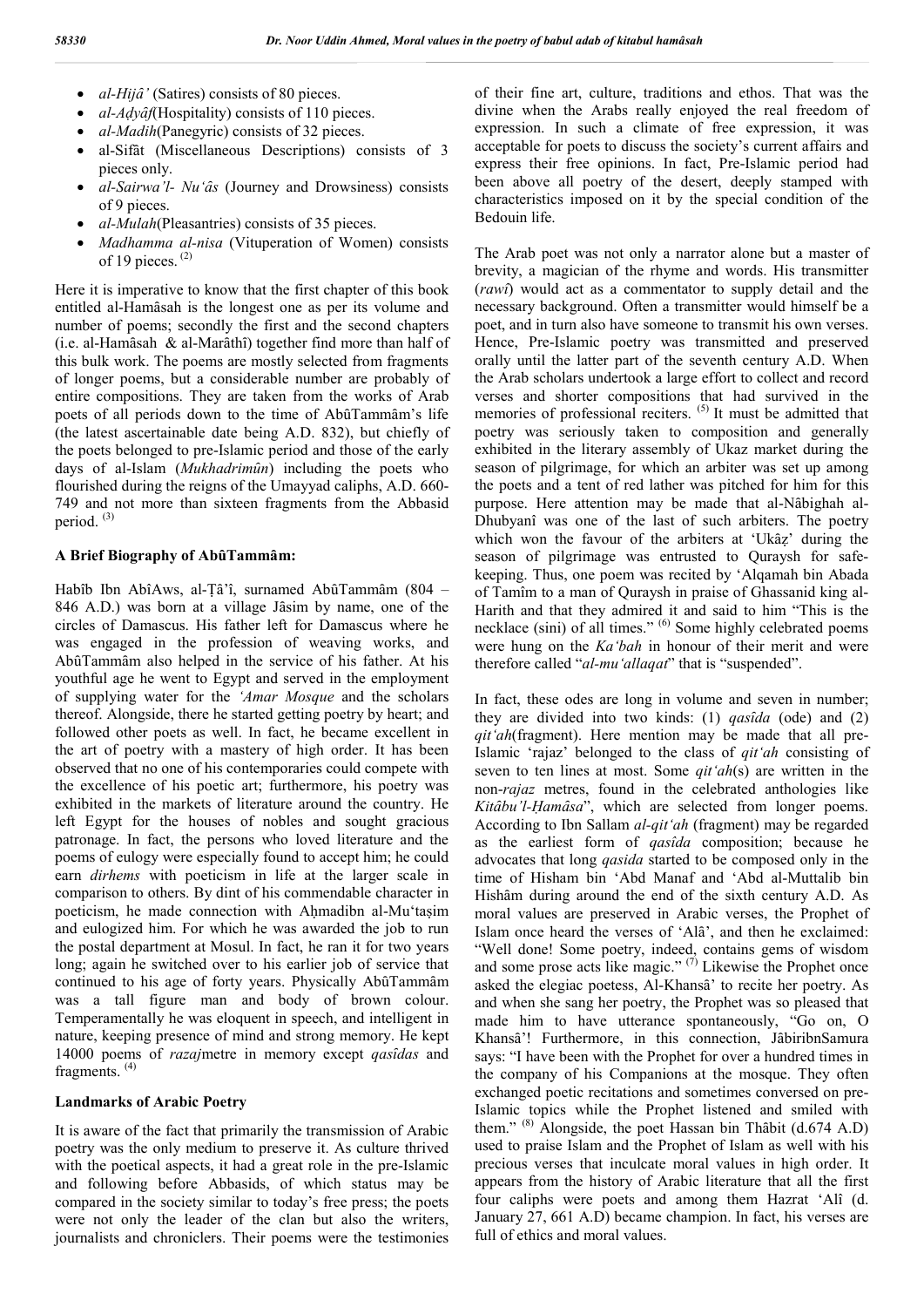The Umayyad poet al-Farazdaq (d.730 A.D) also reminded the value of ethics to the caliph al-Hasham bin Abd al-Malik; while he was found to use sarcastic tone to Imam JaynulAbedin (d. 712 A.D) saying in his verses as follows:

"It is he who is the son of the best of all men of God And it is he, who is the most pious and devout, The purest and most unstained The chastest and most righteous A symbol (for Islam)"  $^{(9)}$ 

It has been observed that Arabic poetry largely thrived in the Abbasid period with moral values and ethics as well in the composition of AbûNuwâs (d. 810 A.D.), AbûTammâm (d. 846 A.D ), AbûTayyîb al- Mutanabbî (d. 965 A.D.) and Abû al-'Alâ' al-Ma'arrî (d. 1057 A.D.). In fact, their verses bear human spirits covering the common issues, idea, politics and morality to the greater society. <sup>(10)</sup>

### **Critical Views**

It has been observed that AbûTammâm was well acquainted with the highest intellectual literary standards of his time. Some of his contemporaries have reproached him for using his verses in order to display his sophistication, for example, through the frequent use of philosophical terms (mainly borrowed from Greek philosophy), and unusual expressions. His poetry was almost academic poetry. It required an educated readership and demanded of his reader to be well informed and familiar with the intellectual climate of his days. In fact, some scholars are of the opinion that the book *kitâbu'lḥamȃsah* is one of the treasuries of early Arabic poetry and the poems thereof are of exceptional beauty. His own poems have been somewhat neglected owing to the success of his compilations, but they enjoyed great repute in his lifetime. His poems reflect a stylistic break from prevailing oral-based concepts of Arab poetry, often describing historical events and people. They were distinguished for the purity of their style, the merit of the verse, and the excellent manner of treating subjects, and have been linked to the prevailing Mu'tazilite philosophy of the Abbasid period.

According to the poet Adunis, Abu Tammȃm "started out from a vision of poetry as a sort of creation of the world through language, comparing the relationship between the poet and the word to the relationship between two lovers, and the act of composing poetry to the sexual act." (11) The editors of Encyclopedia Britannica gave views regarding the book of *alhamâsah*that AbûTammâm displayed higher qualities in his choice of extracts than in his own poetry. It is a storehouse of ancient material, and it became a fundamental work for poets seeking to acquire polish.<sup>(12)</sup> In fact, the author of *Kitâb al-Fihrist*, Ibn al-Nadîm (d.995 / 998 A.D.) made a remark on *Kitȃb al-Hamȃsah*, he says: "Abu Tammam is considered as the first Arab poet who gave attention to compilation of the best odes selected from poetic heritage that treasured in a book called al-Ḥamāsah." (13)

# **DISCUSSION**

It is imperative to know that AbûTammâm made a due endeavor to establish moral values in the human society; especially with the third chapter of al-Hamasah entitled *bab aladab* (manners) which includes 55 pieces of specific poems related to ethics and morality. To demonstrate the credit of the

poems contained in*bȃb al-adab*, we may cite some relevant verses of poets as follows:

The Veiled poet *al-Muqanna' al-Kindi* (d.960 A.D.), his actual name is Muhammad ibn Ẓufaribn 'Umairibn Abi Shammar al-Kindi al-Hadramî, hailed from Southern Arab tribe of Kinda. He used to veil his head with handkerchief; because of either it was a habit for the elite class in society or for his notable beauty fearing that people would harm him by the evil eye. <sup>(14)</sup> The poet says to people that the matter of bearing hatred and old grudge in mind destroys glory in the society and a true leader cannot do so for the greater interest of a society; in this connection he says as follows:

*"If they (step-brothers) eat my flesh, I increase their fleshes, And if they demolish my glory, I build for them glories*. *I do not bear earlier hatred to them, and old grudges Who bears, he cannot be a true leader*."

In fact, his poetry bears a social commitment and moral tone to it. It was carefully crafted, and its message appealed to his contemporaries, who preserved much of it for posterity.

### **An Arab poet says about the human intellectualism; he quotes as follows:**

*"There is no good in the beauty of a body; while the nobility And wisdom do not weigh with the beauty of human body*."

The poet *Qais bin al-Khatim* bin 'Adi bin 'Amar bin Sud bin Zufar al-Awsȋ (620 A.D.), also known as Abu Zaid as his nickname, was a leader of the pagan Arabs. It is known that his father was killed by a man of 'AbdQais or Khajraz tribe, while he was small one. As and when he obtained adulthood, he killed that very person for taking the revenge of his father at Medina and also the murderer of his grandfather at Zi al-Majaz. At Medina, he was invited by the Prophet (pbuh) to accept Islam and the Qur'anic verses were also recited before him, but he responded saying that "certainly I would hear amazing word, let me look into my matter this year, hereafter I would come to you. But he died before his return. <sup>(15)</sup> In fact, the poet draws attention of people in the context of human faculty linked to the factuality in social life; he says as follows: *"Every misfortune comes down on people;* 

*Very soon the relief comes to them after having been severe*. *While a man is desirous of getting his power; But Allah rejects excepting his divine desire*."

4. The poet *Yajid bin al-Hakam al-Thaqafi* flourished during the period of the Umayyad dynasty. As a poet his reputation may be judged by the remark of al-Farazdaq, while he was passing by a saloon where poetry was being recited by Yazid bin al-HakamThaqafî. Then al-Farazdaq inquired of him: who is he reciting poetry alike us? People said that he is Yajid bin al-Hakam al-Thaqafȋ. In fact, the poet al-Farazdaq was pleased at him and said: "Yes, by Allah I bear witness that my aunty has given birth to him. It is reported that the poet Yazid was one of the companions of the Prophet of Islam. (16) The poet gave admonition to his son Badar saying that you should know the reality of your friendship and the right of your neighbor. The credit of his poetry may be adjudicated in the verses as follows:

*"You should keep the friendship of your friend;*